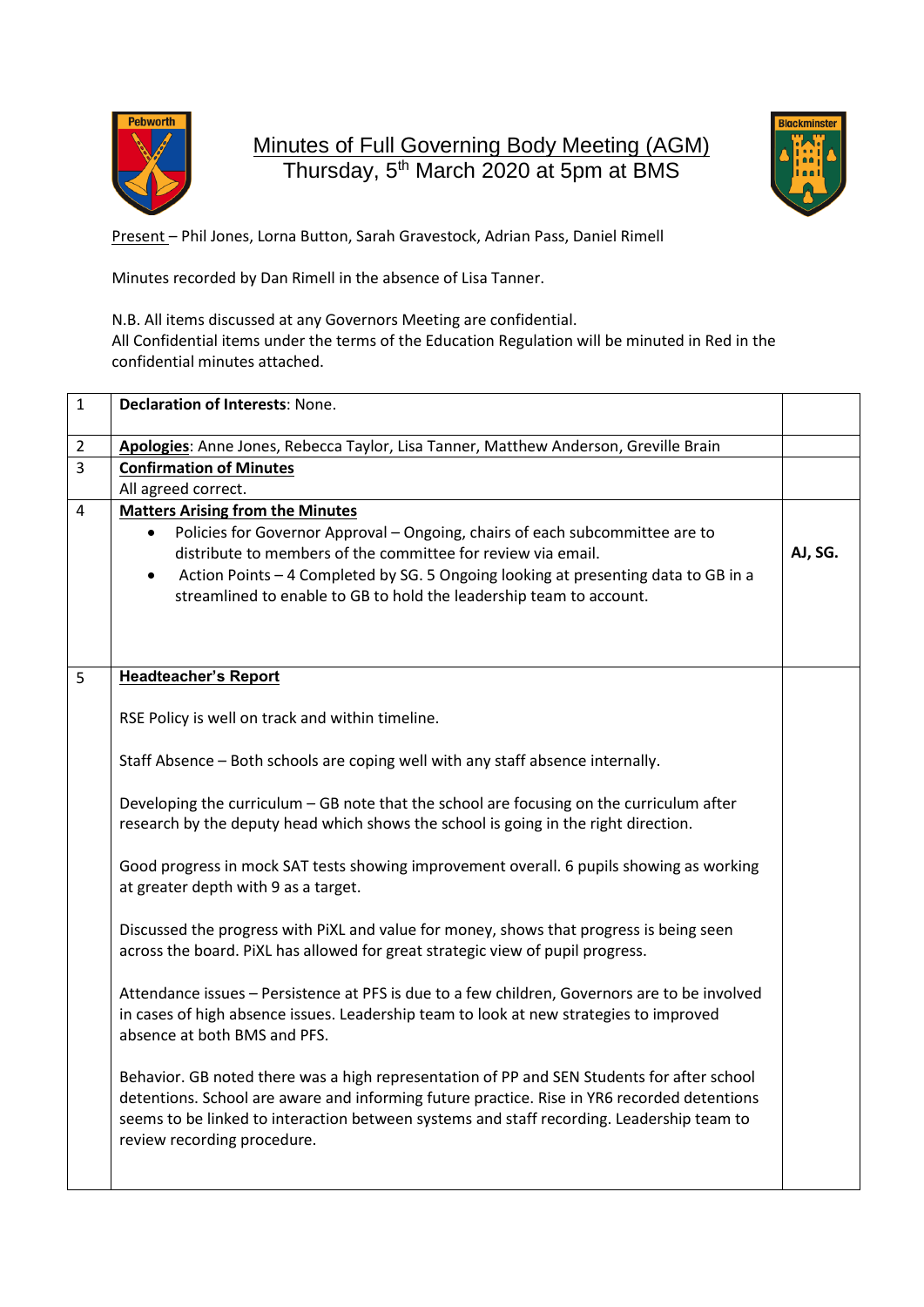|                         | Safeguarding. LB updated staff of what the Single Central Record is and how it is used in                                                                                          |  |
|-------------------------|------------------------------------------------------------------------------------------------------------------------------------------------------------------------------------|--|
|                         | school.                                                                                                                                                                            |  |
|                         | Attendance and progress data - Show progression in English and Maths across BMS. Subject's                                                                                         |  |
|                         | making lower progress are Art, Geography, French and RE. GB asked LB is there was a plan in<br>place improve performance across these departments. LB advised this is in progress. |  |
|                         |                                                                                                                                                                                    |  |
|                         |                                                                                                                                                                                    |  |
| 6&                      | <b>Update of SEFs and Federation Development Plan</b>                                                                                                                              |  |
| $\overline{\mathbf{z}}$ | SEF and Federation development plan sent in January, GB aware of progress.                                                                                                         |  |
|                         | <b>Reports from Performance and Resources committees</b>                                                                                                                           |  |
| 8                       |                                                                                                                                                                                    |  |
|                         | <b>Issues for Performance Committee</b>                                                                                                                                            |  |
|                         |                                                                                                                                                                                    |  |
|                         | · System for governors to support with parents' attendance meetings when appropriate.                                                                                              |  |
|                         | · Developing careers education.                                                                                                                                                    |  |
|                         | · Developments in PSHE, especially provision for Sex and relationship education.                                                                                                   |  |
|                         | · Feedback from inspectors about the importance of the quality of curriculum provision form<br>inspectors under the new Ofsted framework.                                          |  |
|                         | . Explore links between attendance, behaviour and progress at BMS.                                                                                                                 |  |
|                         | . Developing a document to replace SEF which is part of the EHT Performance management<br>targets for this academic year.                                                          |  |
|                         | To note that the performance Management of the EHT has taken place with the support of<br>the School SIA                                                                           |  |
|                         | · Website has been reviewed.                                                                                                                                                       |  |
|                         |                                                                                                                                                                                    |  |
|                         | <b>Issues for Resources Committee</b>                                                                                                                                              |  |
|                         | · Setting Budget for 2020-21                                                                                                                                                       |  |
|                         | · Expected staffing costs for 20-21                                                                                                                                                |  |
|                         | Increase in income is expected because of increase in pupil number. Estimate from LA is an<br>additional income of £137K in the next budget because of increased pupils' numbers.  |  |
|                         | · Long term strategy to reduce the deficit.                                                                                                                                        |  |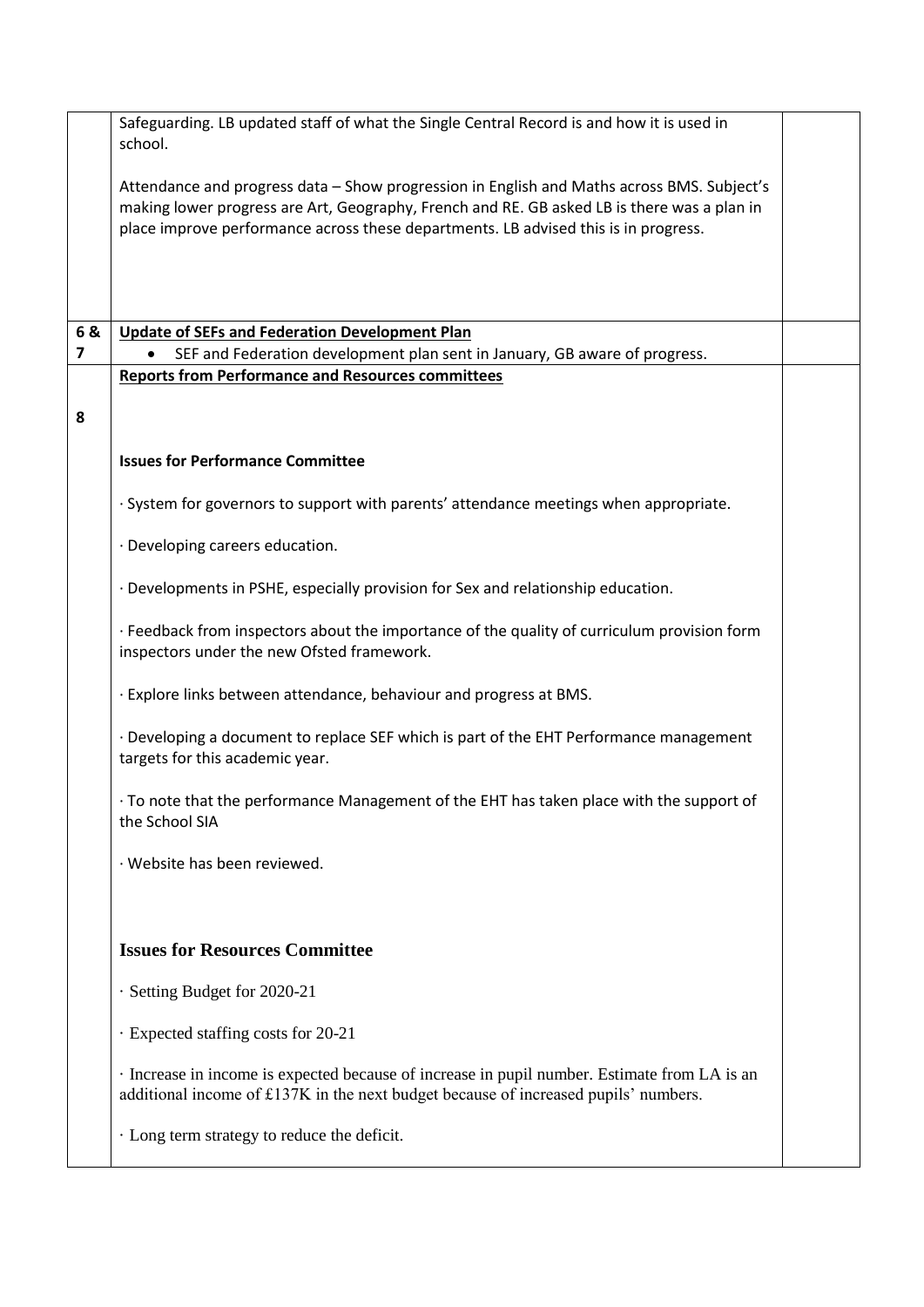|    | · Resources Committee Meeting on 2nd April to discuss Budget                                    |           |
|----|-------------------------------------------------------------------------------------------------|-----------|
|    |                                                                                                 |           |
|    |                                                                                                 |           |
| 9  | <b>Governor visits and monitoring</b>                                                           |           |
|    | Governor Visit week W/B 23rd of March. Governor monitoring forms have been sent                 |           |
|    | to GB for reporting on any Governor visits. Theme is link between attendance and                |           |
|    | progress.                                                                                       |           |
| 10 | <b>Governor Training</b>                                                                        |           |
|    | AP has done 3 evenings of Governor Training. AP advised the GB of what was covered<br>$\bullet$ |           |
|    | and learnt.                                                                                     |           |
|    | DR to complete a website audit of BMS and PFS and circulate report to Chair.                    | <b>DR</b> |
|    | Any data on the views of stakeholders will be shared with GB.<br>$\bullet$                      |           |
|    | Governors training events circulated via email to GB, Training to booked with Business          |           |
|    | Manager.                                                                                        |           |
|    |                                                                                                 |           |
| 11 | <b>Review and agree annual work plans</b>                                                       |           |
|    | Ongoing                                                                                         |           |
| 12 | <b>Succession Planning</b>                                                                      |           |
|    | To continue to explore all options for recruiting additional skills to the Governing            |           |
|    | Body.                                                                                           |           |
|    |                                                                                                 |           |
|    |                                                                                                 |           |
|    |                                                                                                 |           |
|    |                                                                                                 |           |
|    |                                                                                                 |           |
|    |                                                                                                 |           |
| 13 | <b>Health &amp; Safety and Safeguarding</b>                                                     |           |
|    | Following a resignation of a governor a new safeguarding governor is required -                 |           |
|    | Interested to contact Chair                                                                     |           |
| 14 | Policies to be reviewed                                                                         |           |
|    | As documented at the start of these minutes.                                                    |           |
| 16 | Any other business - recruitment of new Executive Headteacher                                   |           |
|    | 1. Decision was made by email to use online advert with TES. Research showed that               |           |
|    | although it was more expensive than other options it was likely to reach more                   |           |
|    | potential applicants. Work has been done by governors to decide about an                        |           |
|    | appropriate salary, develop the advert, write the full advert, develop a job                    |           |
|    | description based on the current EHT job description, a person specification and                |           |
|    | letter from the chair to potential applicants. Applications will be made using the              |           |
|    | school application form and include a letter of application. Ildi will be the point of          |           |
|    | contact for the appointment process in school. The SIA has given advice on the                  |           |
|    | process. To ensure the correct process is followed information will be released to              |           |
|    | applicants at the same time and no information will be shared with the selection                |           |
|    | panel or governors involved in the selection process about age or gender of                     |           |
|    | applicants.                                                                                     |           |
|    | The closing date for applicants is Tuesday 17th March. The selection panel will be<br>2.        |           |
|    | Phil, Sarah, Anne and Rebecca supported by Ken the school SIA. Shortlisting will take           |           |
|    | place at BMS at 4pm on Tuesday 17th March. All members of the selection Panel                   |           |
|    | should attend, and other Governors are welcome. The arrangements for the                        |           |
|    | selection days will be confirmed at this meeting. There are three possible plans for            |           |
|    | the organization of the selection days depending on the number of candidates it is              |           |
|    | decided to call for interview. The invitations to attend for the selection days will be         |           |
|    |                                                                                                 |           |